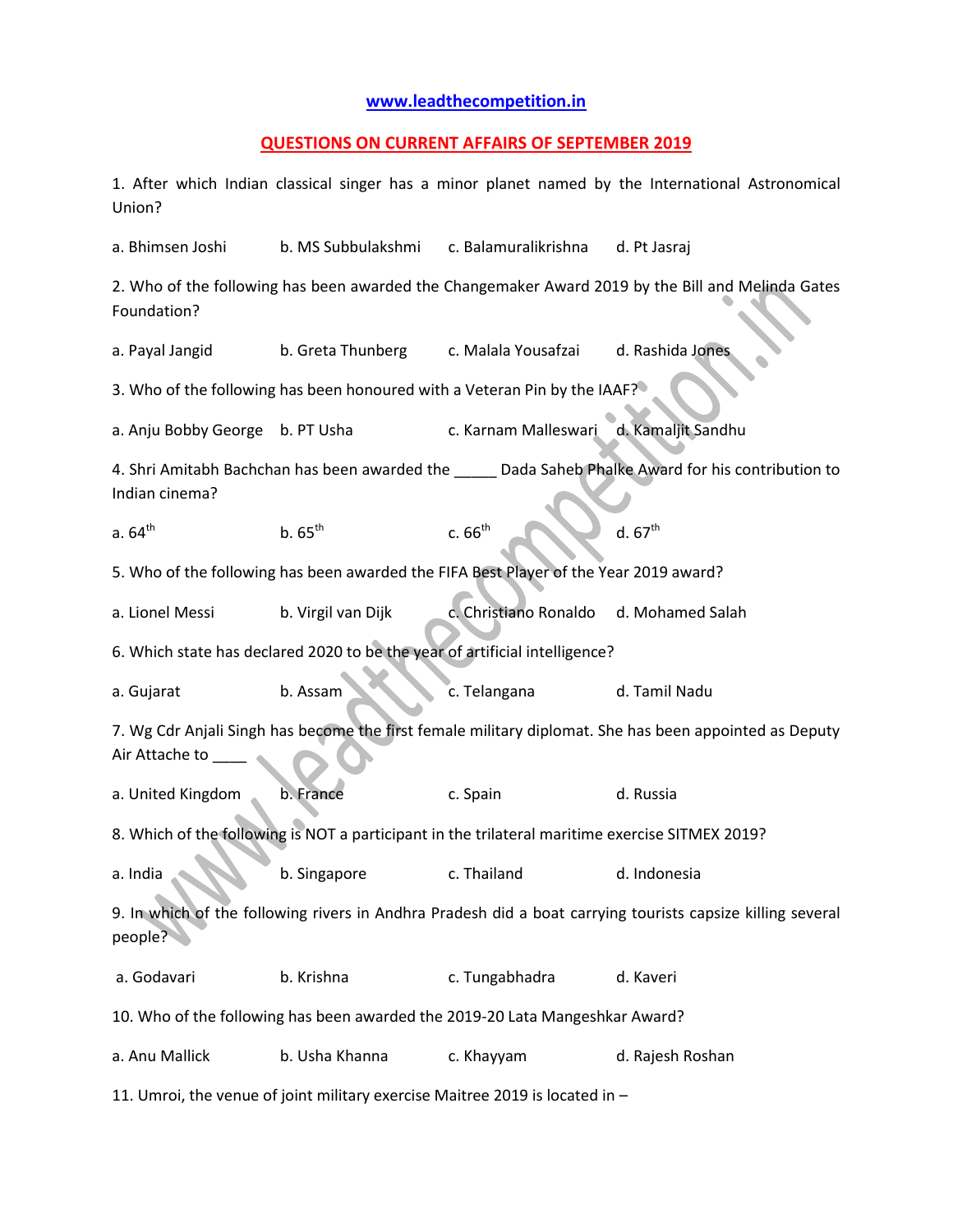| a. Sikkim                                                                                                        | b. Uttarakhand                                                                                                                                                                                                                                                                                 | c. Meghalaya        | d. Tripura           |  |  |  |  |  |  |  |
|------------------------------------------------------------------------------------------------------------------|------------------------------------------------------------------------------------------------------------------------------------------------------------------------------------------------------------------------------------------------------------------------------------------------|---------------------|----------------------|--|--|--|--|--|--|--|
|                                                                                                                  | 12. In which of the following cities was India's tallest Air Traffic Control tower inaugurated recently?                                                                                                                                                                                       |                     |                      |  |  |  |  |  |  |  |
| a. Hyderabad                                                                                                     | b. New Delhi                                                                                                                                                                                                                                                                                   | c. Mumbai           | d. Kolkata           |  |  |  |  |  |  |  |
|                                                                                                                  | 13. Who of the following has become the first bowler to claim 100 wickets in T20 internationals?                                                                                                                                                                                               |                     |                      |  |  |  |  |  |  |  |
| a. Lasith Malinga                                                                                                | b. Rashid Khan                                                                                                                                                                                                                                                                                 | c. Shakib al Hasan  | d. TG Southee        |  |  |  |  |  |  |  |
| Rafale aircraft?                                                                                                 | 14. Which of the following squadrons of the Indian Air Force has been chosen to be equipped with<br>d. No. 17 Squadron<br>b. No. 4 Squadron<br>c. No. 10 Squadron<br>15. Which team has won the Duleep Trophy 2019-20 cricket tournament?<br>d. India White<br>b. India Blue<br>c. India Green |                     |                      |  |  |  |  |  |  |  |
| a. No. 1 Squadron                                                                                                |                                                                                                                                                                                                                                                                                                |                     |                      |  |  |  |  |  |  |  |
|                                                                                                                  |                                                                                                                                                                                                                                                                                                |                     |                      |  |  |  |  |  |  |  |
| a. India Red                                                                                                     |                                                                                                                                                                                                                                                                                                |                     |                      |  |  |  |  |  |  |  |
| 16. Robert Mugabe, who passed away recently was the former President of -                                        |                                                                                                                                                                                                                                                                                                |                     |                      |  |  |  |  |  |  |  |
| a. Uganda                                                                                                        | b. Zimbabwe                                                                                                                                                                                                                                                                                    | c. Zambia           | d. South Africa      |  |  |  |  |  |  |  |
| 17. Who of the following has NOT claimed a hat-trick in test cricket?                                            |                                                                                                                                                                                                                                                                                                |                     |                      |  |  |  |  |  |  |  |
| a. Jasprit Bumrah                                                                                                | b. Harbhajan Singh                                                                                                                                                                                                                                                                             | c. Irfan Pathan     | d. Chetan Sharma     |  |  |  |  |  |  |  |
| 18. At which of the following bases was the Apache Attack helicopter imported from USA inducted into<br>the IAF? |                                                                                                                                                                                                                                                                                                |                     |                      |  |  |  |  |  |  |  |
| a. Pathankot                                                                                                     | b. Bathinda                                                                                                                                                                                                                                                                                    | c. Ambala           | d. Adampur           |  |  |  |  |  |  |  |
| 19. Who won the 2019 US Open men's singles tournament?                                                           |                                                                                                                                                                                                                                                                                                |                     |                      |  |  |  |  |  |  |  |
| a. Roger Federer                                                                                                 | b. Rafal Nadal                                                                                                                                                                                                                                                                                 | c. Daniil Medvedev  | d. Novak Djokovic    |  |  |  |  |  |  |  |
| 20. Which film won the Best Film at the IIFA Awards 2019?                                                        |                                                                                                                                                                                                                                                                                                |                     |                      |  |  |  |  |  |  |  |
| a. Andhadhun                                                                                                     | b. Padmaavat                                                                                                                                                                                                                                                                                   | c. Raazi            | d. Badhaai Ho        |  |  |  |  |  |  |  |
| 21. Shri Bandaru Dattatreya was recently appointed the new Governor of -                                         |                                                                                                                                                                                                                                                                                                |                     |                      |  |  |  |  |  |  |  |
| a. Telangana                                                                                                     | b. Uttarakhand                                                                                                                                                                                                                                                                                 | c. Rajasthan        | d. Himachal Pradesh  |  |  |  |  |  |  |  |
| 22. Who of the following was awarded the first Gauri Lankesh National Award for Journalism?                      |                                                                                                                                                                                                                                                                                                |                     |                      |  |  |  |  |  |  |  |
| a. Ravish Kumar                                                                                                  | b. Barkha Datt                                                                                                                                                                                                                                                                                 | c. Rajdeep Sardesai | d. Karan Thapar      |  |  |  |  |  |  |  |
|                                                                                                                  | 23. Who won the 2019 US Open Women's singles title?                                                                                                                                                                                                                                            |                     |                      |  |  |  |  |  |  |  |
| a. Bianca Andreescu                                                                                              | b. Naomi Osaka                                                                                                                                                                                                                                                                                 | c. Ashleigh Barty   | d. Karolina Pliskova |  |  |  |  |  |  |  |